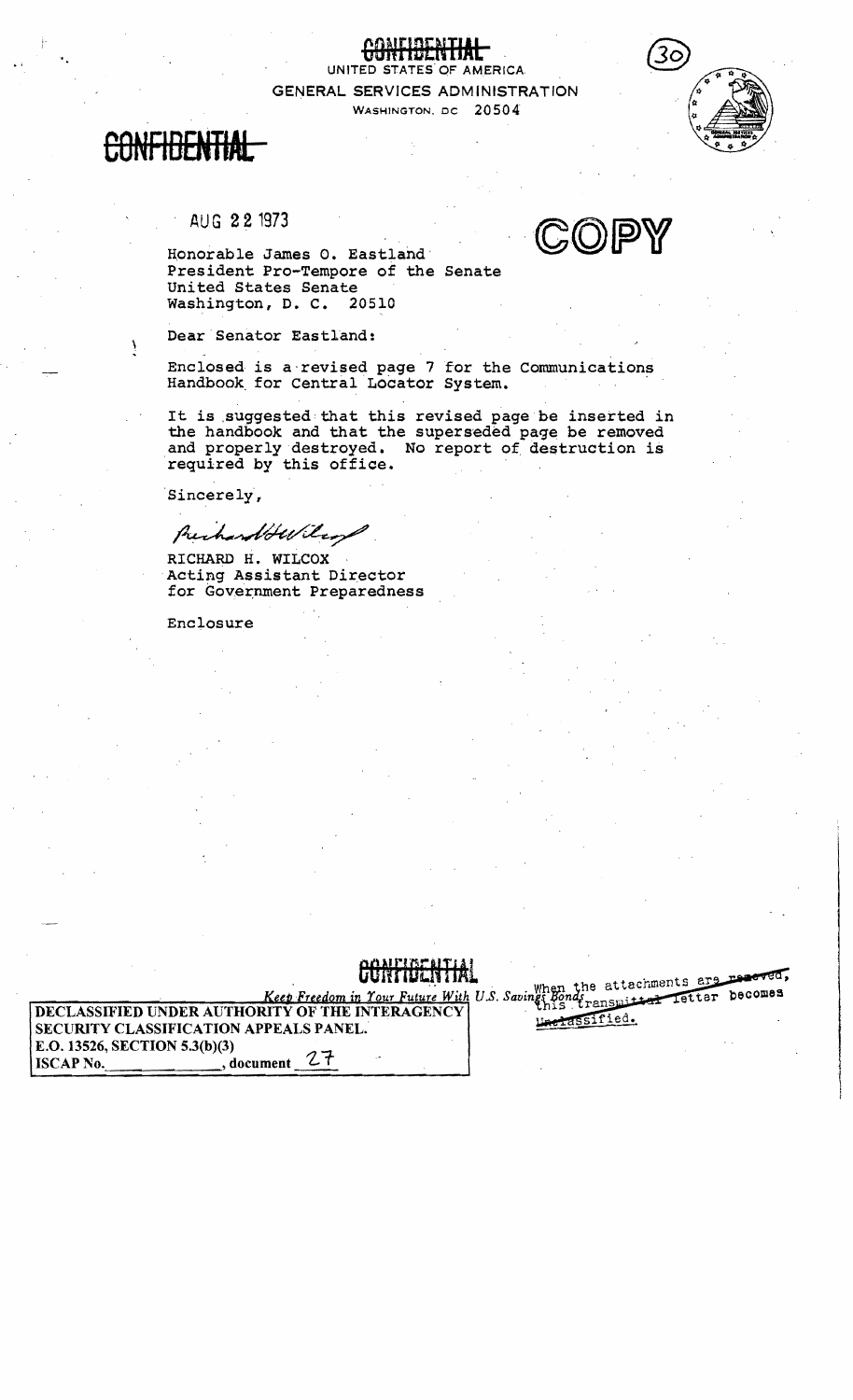UNITED STATES OF AMERICA GENERAL SERVICES ADMINISTRATION WASHINGTON, DC 20504



# AUG 22 1973

Honorable James O. Eastland. President Pro-Tempore of the Senate United States Senate Washington, D. C. 20510

Dear Senator Eastland:

Enclosed is a revised page 7 for the Communications Handbook for Central Locator System.

It is suggested that this revised page be inserted in. the handbook and that the superseded page be removed and properly destroyed. No report of destruction is required by this office.

Sincerely,

SIGNED

RICHARD H. WILCOX Acting Assistant Director for Government Preparedness

Enclosure



when the attachments are removed,

Keep Freedom in Your Future With U.S. Savings Bondstransmittal Ietter becomes

Unclassified.